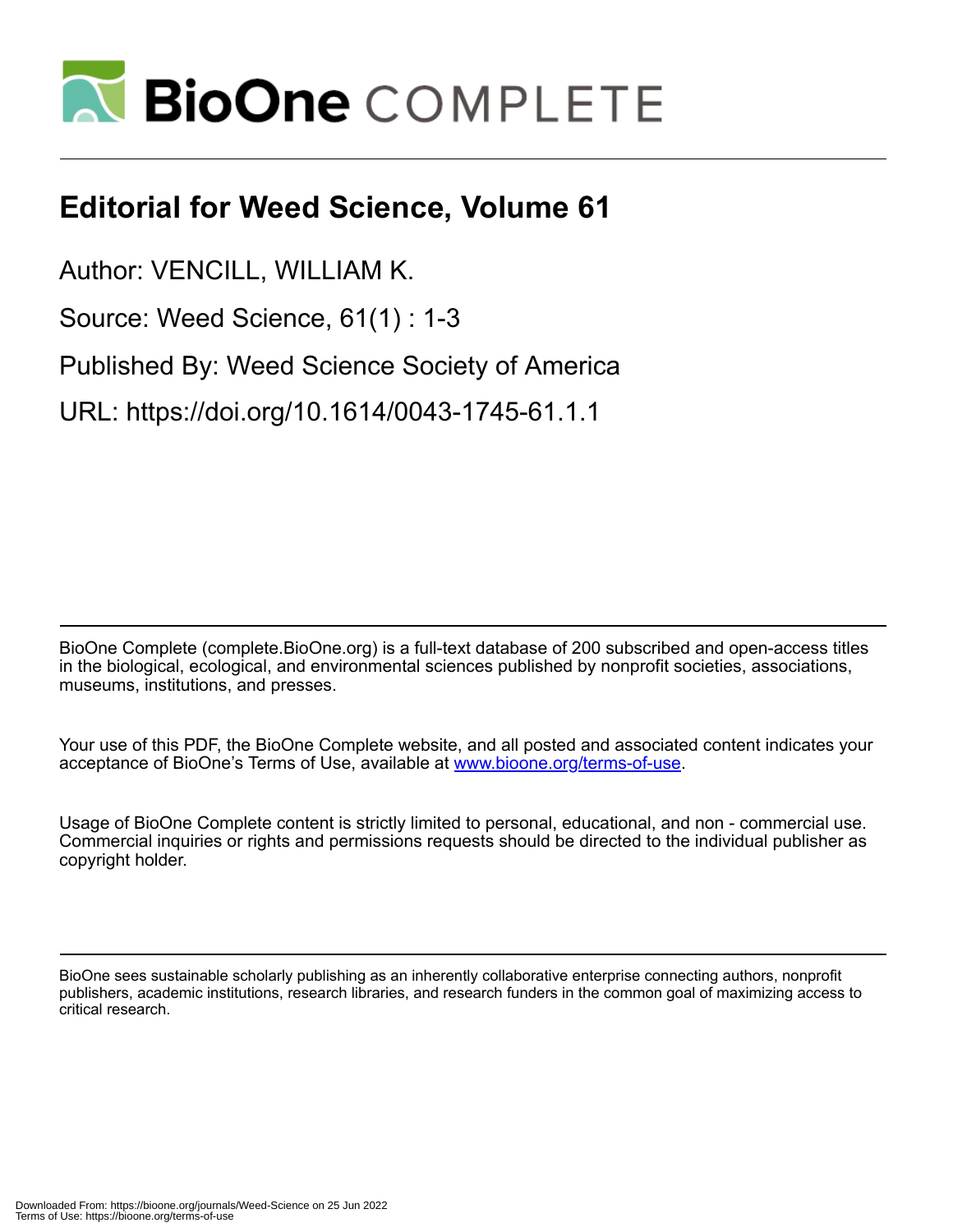

## Editorial for Weed Science, Volume 61

William K. Vencill\*

Weed Science continues to be one of the premier journals in the discipline and in the agronomic sciences. The Editorial Board and the staff strive to improve the efficiency of the publication process and improve the scope of the journal. Weed Science is seeking to publish more reviews and symposium articles. This past year, a special issue on herbicide resistance was published. In the near future, Weed Science will have another special edition on research methods in weed science.

For the 12 months preceding September 1, 2012, 210 manuscripts were submitted to Weed Science compared to 198 in the previous twelve-month period. Of these manuscripts, 47% were accepted compared to 58% the previous year. The time from submission to first decision was 54 d this past yr compared to 58 d for the previous yr and the time from submission to final decision was 89 d. As a comparison, the time from submission to first decision for Weed Research was 77d in 2011 and the time from submission to final decision was 168 d. Table 1 shows the Impact Factor for Weed Science and other related journals for 2010 and aggregated over the past five years.

For the year preceding September 1, 2012, the journal depended on 335 reviews of whom 123 were unique. The fact that Weed Science reviewers were from 36 countries underscores the international reach of the journal. The excellent reputation of the journal would not be possible without the cutting edge research submitted by authors and the diligent work of the editorial board and the hundreds of referred reviews that are submitted annually. I wish to thank the members of the editorial board and reviewers for 2012.

Editorial Board 2012

Wun S. Chao Sharon Clay Adam Davis Franck E. Dayan William E. Dyer John Gaskin Timothy L. Grey John L. Lindquist Stephen Murphy Vijay Nandula Chris Preston Dean Riechers Hilary Sandler Steven Seefeldt Patrick J. Tranel Sarah Ward Martin M. Williams II Table 1. Impact factor of Weed Science and comparable journals in 2010 (2010 Journal Citation Report, 2012).

| Journal                 | 2010 Impact factor | Five-year impact factor |
|-------------------------|--------------------|-------------------------|
| Weed Science            | 1.733              | 1.696                   |
| Weed Research           | 1.924              | 2.091                   |
| Crop Protection         | 1.402              | 1.596                   |
| Pest Management Science | 2.251              | 2.545                   |
| Agronomy Journal        | 1.794              | 2.267                   |

Weed Science Reviewers, November 16, 2011–November 15, 2012

Maria Rosa Abenavoli Irshad Ahmad Elizabeth Ainsworth Kassim Al-Khatib Pedro Luis da Costa Aguiar Alves Randy L. Anderson Andre Andres Renee S. Arias Jamshid Ashigh Muthukumar V. Bagavathiannan Luke D. Bainard Daniel A. Ball Thomas George Barnes Michael Barrett Carol Baskin Fernando Bastida Daizy Rani Batish Hugh J. Beckie Faith Belanger Regina Belz Prasanta Bhowmik Dimitrios J. Bilalis Robert E. Blackshaw Rick A. Boydston Daniel Brainard Barry J. Brecke James T. Brosnan Charles T. Bryson Bekir Bukun Nilda R. Burgos Ian C. Burke James D. Burton Michael Burton Roberto Busi Richard Carter Raghavan Charudattan Bhagirath Singh Chauhan David Chikoye Michael J. Christoffers Warren Conway Roger David Cousens William Cox Roberto J. Crespo

William Stevenson Curran \* Professor and Editor, Department of Crop and Soil Sciences, University of Georgia, Athens, GA 30602. Corresponding author's email: wvencill@uga.edu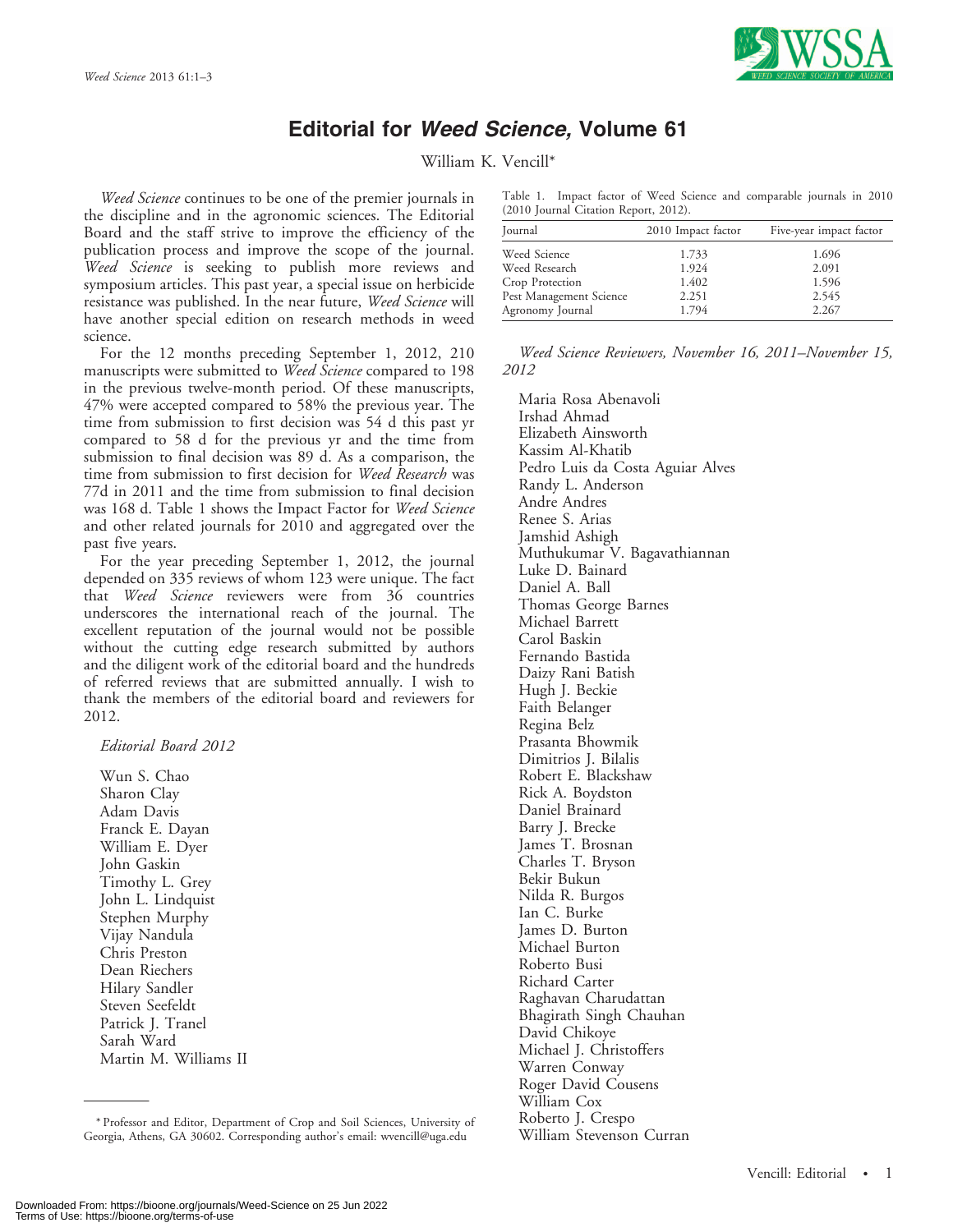Mark Andrew Czarnota Caleb D. Dalley Henri Darmency Joseph Dauer Vince M. Davis Rafael Alberto De Prado Amian Carla A. Delatorre Christophe Delye Jeffrey F. Derr Mike Dodd David Lee Dornbos Jr. Emily B. M. Drummond Tom Dudley Stephen Duke Hanan Eizenberg Ilias George Eleftherohorinos Stephen F. Enloe Joel Felix Paul C. C. Feng Rodrigo Figueroa Albert Fischer Michael E. Foley Frank Forcella Todd A. Gaines Eric R. Gallandt Travis W. Gannon Aaron J. Gassman David Gealy Baerbel Gerowitt Claudio Marco Ghersa Kevin D. Gibson Gurjeet S. Gill Greta Gramig J.D. Green Jerry M. Green James L. Griffin Jeffrey L. Gunsolus Aaron G. Hager Linda Hall Bradley D. Hanson James L. Hanula Stuart Patrick Hardegree K. Neil Harker Timothy Brian Harrington Kent Harrison Robert G. Hartzler Abul Hashem Michal Hejcman Michal Hejcman Juan Manuel Herrera Melissa J. Hills David C. Holly Niels Holst David P. Horvath Jared Adam Hoyle Cynthia Huebner James Humphreys Lynn Ingegneri Claudia S. Ingham James Stuart Jacobs Marie A. Jasieniuk Prashant Jha William G. Johnson

David L. Jordan Nicholas Royal Jordan Shiv Kaundun Robert N. Klein Stevan Z. Knezevic Andrew Robert Kniss Trey Koger Hansjorg Krahmer Robert J. Kremer Throup-Kristensen Kristian Guy B. Kyser Lawrence W. Lass Amy Lawton-Rauh Anne Legere Ginger G. Light Danny J. Llewellyn P. J. W. Lutman Kelly G. Lyons Gregory MacDonald John D. Madsen Mayank S. Malik Carol A Mallory-Smith Stephen C. Marble Michael W. Marshall Joseph H. Massey Marcus Matallo Lambert B. McCarty Alec McClay Patrick E. McCullough Rachel McFadyen Bo Melander Fabian Daniel Menalled Charles L. Mohler Mansour Montazeri Don W. Morishita Stephen D. Murphy Pamela Nagler Michael D. Netherland Paul Neve Mathieu Ngouajio Hanwen Ni Robert L. Nichols Scott Jay Nissen Robert Edward Nurse Dennis Calvin Odero John T. O'Donovan Sara Ohadi Loretta Ortiz-Ribbing Mechelle J. Owen Franklin Dane Panetta Andrew Paterson Aaron Patton William Louis Patzoldt Alejandro Perez-Jones Dallas E. Peterson Ronald Pierik P J Pieterse Pietro Piffanelli Angela R. Post Andrew Jennings Price Jordi Recasens Jacob Reed Emilie E. Regnier

2 • Weed Science 61, January–March 2013